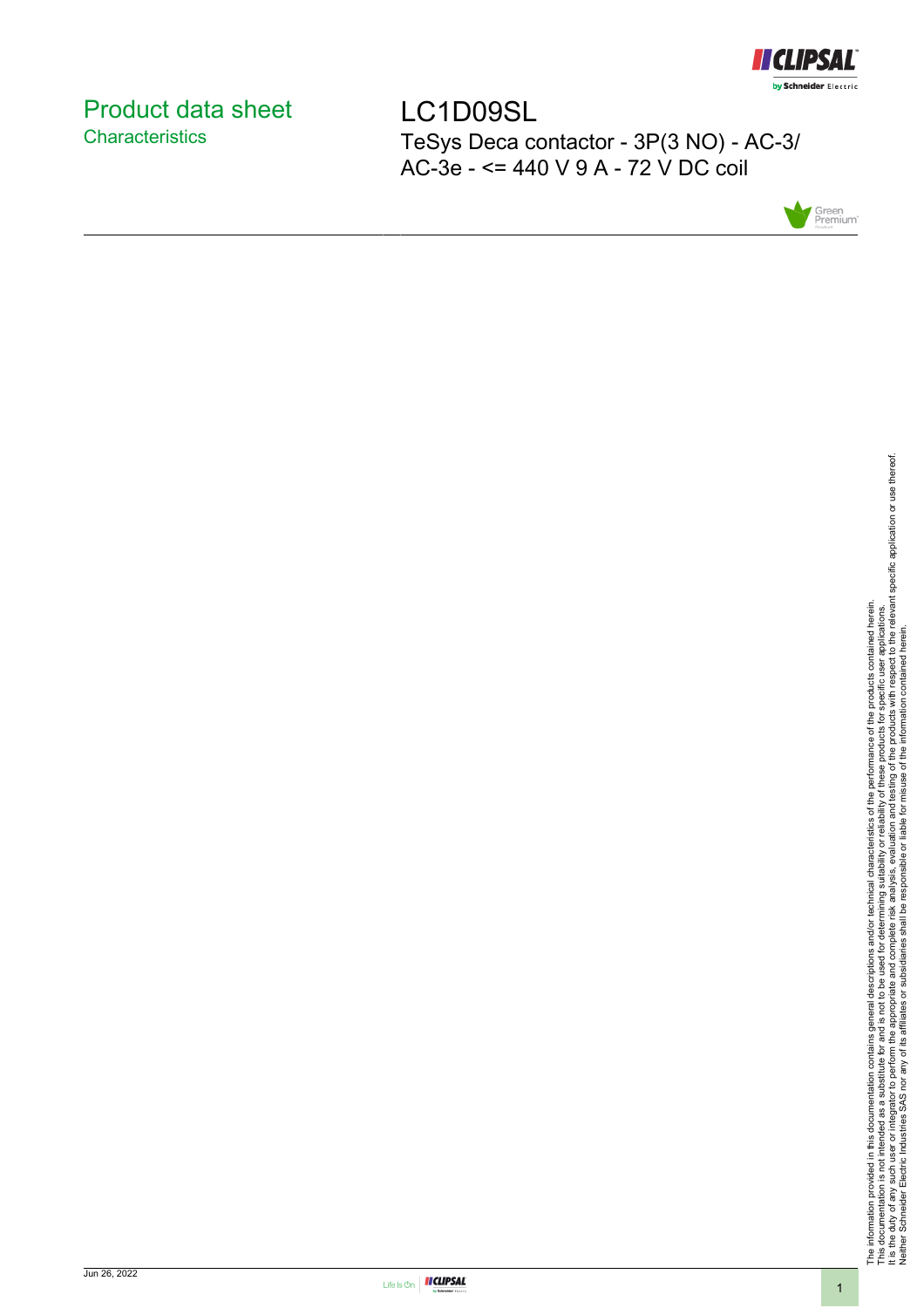## Main

| <u>Main</u>                                    |                                                                                                                                                                                                                                                                                                                                                                                                                                                     |
|------------------------------------------------|-----------------------------------------------------------------------------------------------------------------------------------------------------------------------------------------------------------------------------------------------------------------------------------------------------------------------------------------------------------------------------------------------------------------------------------------------------|
| Range                                          | TeSys                                                                                                                                                                                                                                                                                                                                                                                                                                               |
| Product name                                   | TeSys D                                                                                                                                                                                                                                                                                                                                                                                                                                             |
| Product or component<br>type                   | Contactor                                                                                                                                                                                                                                                                                                                                                                                                                                           |
| Device short name                              | LC <sub>1</sub> D                                                                                                                                                                                                                                                                                                                                                                                                                                   |
| Contactor application                          | Motor control<br>Resistive load                                                                                                                                                                                                                                                                                                                                                                                                                     |
| Utilisation category                           | $AC-1$<br>$AC-3$<br>$AC-4$<br>AC-3e                                                                                                                                                                                                                                                                                                                                                                                                                 |
| Poles description                              | 3P                                                                                                                                                                                                                                                                                                                                                                                                                                                  |
| Power pole contact<br>composition              | 3 NO                                                                                                                                                                                                                                                                                                                                                                                                                                                |
| [Ue] rated operational<br>voltage              | Power circuit: <= 690 V AC 25400 Hz<br>Power circuit: <= 300 V DC                                                                                                                                                                                                                                                                                                                                                                                   |
| [le] rated operational<br>current              | 9 A (at <60 °C) at <= 440 V AC AC-3 for power<br>circuit<br>25 A (at <60 °C) at <= 440 V AC AC-1 for power<br>circuit<br>9 A (at $\leq 60$ °C) at $\leq$ 440 V AC AC-3e for power<br>circuit                                                                                                                                                                                                                                                        |
| Motor power kW                                 | 2.2 KW at 220230 V AC 50/60 Hz (AC-3)<br>4 KW at 380400 V AC 50/60 Hz (AC-3)<br>4 KW at 415440 V AC 50/60 Hz (AC-3)<br>5.5 KW at 500 V AC 50/60 Hz (AC-3)<br>5.5 KW at 660690 V AC 50/60 Hz (AC-3)<br>2.2 KW at 400 V AC 50/60 Hz (AC-4)<br>2.2 KW at 220230 V AC 50/60 Hz (AC-3e)<br>4 KW at 380400 V AC 50/60 Hz (AC-3e)<br>4 KW at 415440 V AC 50/60 Hz (AC-3e)<br>5.5 KW at 500 V AC 50/60 Hz (AC-3e)<br>5.5 kW at 660690 V AC 50/60 Hz (AC-3e) |
| Motor power HP (UL /<br>CSA)                   | 1 Hp at 230/240 V AC 50/60 Hz for 1 phase motors<br>2 Hp at 200/208 V AC 50/60 Hz for 3 phases motors<br>2 Hp at 230/240 V AC 50/60 Hz for 3 phases motors<br>5 Hp at 460/480 V AC 50/60 Hz for 3 phases motors<br>7.5 Hp at 575/600 V AC 50/60 Hz for 3 phases<br>motors<br>0.33 hp at 115 V AC 50/60 Hz for 1 phase motors                                                                                                                        |
| Control circuit type                           | DC low consumption                                                                                                                                                                                                                                                                                                                                                                                                                                  |
| [Uc] control circuit<br>voltage                | 72 V DC                                                                                                                                                                                                                                                                                                                                                                                                                                             |
| Auxiliary contact<br>composition               | $1 NQ + 1 NC$                                                                                                                                                                                                                                                                                                                                                                                                                                       |
| [Uimp] rated impulse<br>withstand voltage      | 6 kV conforming to IEC 60947                                                                                                                                                                                                                                                                                                                                                                                                                        |
| Overvoltage category                           | Ш                                                                                                                                                                                                                                                                                                                                                                                                                                                   |
| [Ith] conventional free<br>air thermal current | 25 A (at 60 °C) for power circuit<br>10 A (at 60 °C) for signalling circuit                                                                                                                                                                                                                                                                                                                                                                         |
| Irms rated making<br>capacity                  | 250 A at 440 V for power circuit conforming to IEC<br>60947<br>140 A AC for signalling circuit conforming to IEC<br>60947-5-1<br>250 A DC for signalling circuit conforming to IEC<br>60947-5-1                                                                                                                                                                                                                                                     |
| Rated breaking capacity                        | 250 A at 440 V for power circuit conforming to IEC<br>60947                                                                                                                                                                                                                                                                                                                                                                                         |
| [Icw] rated short-time<br>withstand current    | 105 A 40 °C - 10 s for power circuit<br>210 A 40 °C - 1 s for power circuit<br>30 A 40 °C - 10 min for power circuit<br>61 A 40 °C - 1 min for power circuit<br>100 A - 1 s for signalling circuit<br>120 A - 500 ms for signalling circuit<br>140 A - 100 ms for signalling circuit                                                                                                                                                                |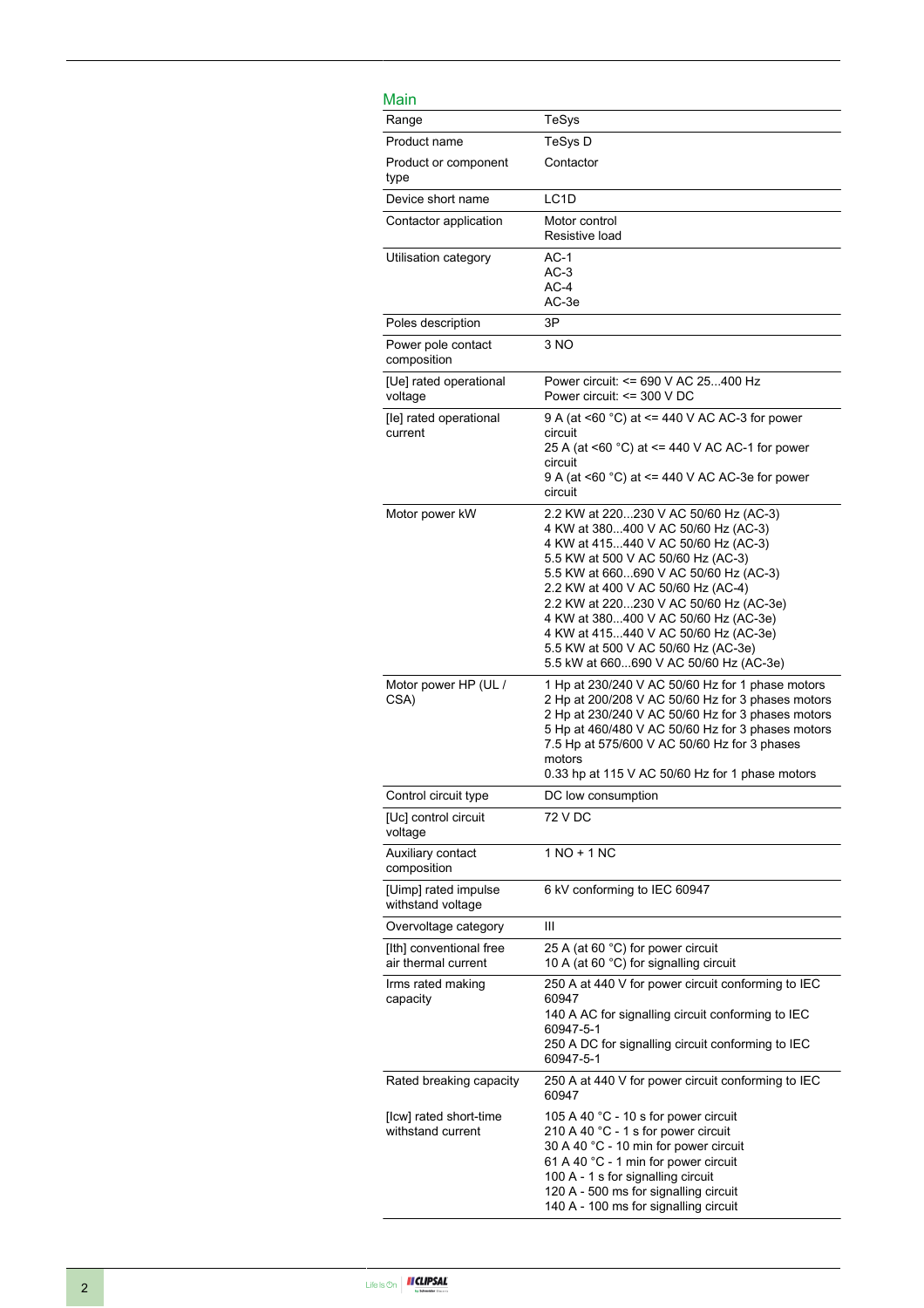| Associated fuse rating           | 10 A gG for signalling circuit conforming to IEC<br>60947-5-1<br>25 A gG at <= 690 V coordination type 1 for power<br>circuit<br>20 A gG at $\leq$ 690 V coordination type 2 for power<br>circuit                                                                                                                                                                                                                                                                                                                                                                                                                                                                                                                                                                                                                                                                                                                                                                                                                                                                                                                                                                                                                                                |
|----------------------------------|--------------------------------------------------------------------------------------------------------------------------------------------------------------------------------------------------------------------------------------------------------------------------------------------------------------------------------------------------------------------------------------------------------------------------------------------------------------------------------------------------------------------------------------------------------------------------------------------------------------------------------------------------------------------------------------------------------------------------------------------------------------------------------------------------------------------------------------------------------------------------------------------------------------------------------------------------------------------------------------------------------------------------------------------------------------------------------------------------------------------------------------------------------------------------------------------------------------------------------------------------|
| Average impedance                | 2.5 mOhm - Ith 25 A 50 Hz for power circuit                                                                                                                                                                                                                                                                                                                                                                                                                                                                                                                                                                                                                                                                                                                                                                                                                                                                                                                                                                                                                                                                                                                                                                                                      |
| [Ui] rated insulation<br>voltage | Power circuit: 690 V conforming to IEC 60947-4-1<br>Power circuit: 600 V CSA certified<br>Power circuit: 600 V UL certified<br>Signalling circuit: 690 V conforming to IEC 60947-1<br>Signalling circuit: 600 V CSA certified<br>Signalling circuit: 600 V UL certified                                                                                                                                                                                                                                                                                                                                                                                                                                                                                                                                                                                                                                                                                                                                                                                                                                                                                                                                                                          |
| Electrical durability            | 0.6 Mcycles 25 A AC-1 at Ue <= 440 V<br>2 Mcycles 9 A AC-3 at Ue <= 440 V<br>2 Mcycles 9 A AC-3e at Ue <= 440 V                                                                                                                                                                                                                                                                                                                                                                                                                                                                                                                                                                                                                                                                                                                                                                                                                                                                                                                                                                                                                                                                                                                                  |
| Power dissipation per<br>pole    | 1.56 W AC-1<br>0.2 W AC-3<br>0.2 W AC-3e                                                                                                                                                                                                                                                                                                                                                                                                                                                                                                                                                                                                                                                                                                                                                                                                                                                                                                                                                                                                                                                                                                                                                                                                         |
| Front cover                      | With                                                                                                                                                                                                                                                                                                                                                                                                                                                                                                                                                                                                                                                                                                                                                                                                                                                                                                                                                                                                                                                                                                                                                                                                                                             |
| Mounting support                 | Plate<br>Rail                                                                                                                                                                                                                                                                                                                                                                                                                                                                                                                                                                                                                                                                                                                                                                                                                                                                                                                                                                                                                                                                                                                                                                                                                                    |
| Standards                        | CSA C22.2 No 14<br>EN 60947-4-1<br>EN 60947-5-1<br>IEC 60947-4-1<br>IEC 60947-5-1<br><b>UL 508</b>                                                                                                                                                                                                                                                                                                                                                                                                                                                                                                                                                                                                                                                                                                                                                                                                                                                                                                                                                                                                                                                                                                                                               |
| <b>Product certifications</b>    | CCC<br>BV<br>CSA<br>GL<br><b>DNV</b><br>LROS (Lloyds register of shipping)<br>UL<br>GOST<br><b>RINA</b><br><b>UKCA</b>                                                                                                                                                                                                                                                                                                                                                                                                                                                                                                                                                                                                                                                                                                                                                                                                                                                                                                                                                                                                                                                                                                                           |
| Connections - terminals          | Power circuit: screw clamp terminals 1 cable(s) 1<br>4 mm <sup>2</sup> flexible without cable end<br>Power circuit: screw clamp terminals 2 cable(s) 1<br>4 mm <sup>2</sup> flexible without cable end<br>Power circuit: screw clamp terminals 1 cable(s) 1<br>4 mm <sup>2</sup> flexible with cable end<br>Power circuit: screw clamp terminals 2 cable(s) 1<br>2.5 mm <sup>2</sup> flexible with cable end<br>Power circuit: screw clamp terminals 1 cable(s) 1<br>4 mm <sup>2</sup> solid without cable end<br>Power circuit: screw clamp terminals 2 cable(s) 1<br>4 mm <sup>2</sup> solid without cable end<br>Control circuit: screw clamp terminals 1 cable(s) 1<br>4 mm <sup>2</sup> flexible without cable end<br>Control circuit: screw clamp terminals 2 cable(s) 1<br>4 mm <sup>2</sup> flexible without cable end<br>Control circuit: screw clamp terminals 1 cable(s) 1<br>4 mm <sup>2</sup> flexible with cable end<br>Control circuit: screw clamp terminals 2 cable(s) 1<br>2.5 mm <sup>2</sup> flexible with cable end<br>Control circuit: screw clamp terminals 1 cable(s) 1<br>4 mm <sup>2</sup> solid without cable end<br>Control circuit: screw clamp terminals 2 cable(s) 1<br>4 mm <sup>2</sup> solid without cable end |
| <b>Tightening torque</b>         | Power circuit: 1.7 N.m - on screw clamp terminals -<br>with screwdriver flat $\varnothing$ 6 mm<br>Power circuit: 1.7 N.m - on screw clamp terminals -<br>with screwdriver Philips No 2<br>Control circuit: 1.7 N.m - on screw clamp terminals -<br>with screwdriver flat $\varnothing$ 6 mm<br>Control circuit: 1.7 N.m - on screw clamp terminals -<br>with screwdriver Philips No 2                                                                                                                                                                                                                                                                                                                                                                                                                                                                                                                                                                                                                                                                                                                                                                                                                                                           |
| Operating time                   | 65.4588.55 ms closing<br>2030 ms opening                                                                                                                                                                                                                                                                                                                                                                                                                                                                                                                                                                                                                                                                                                                                                                                                                                                                                                                                                                                                                                                                                                                                                                                                         |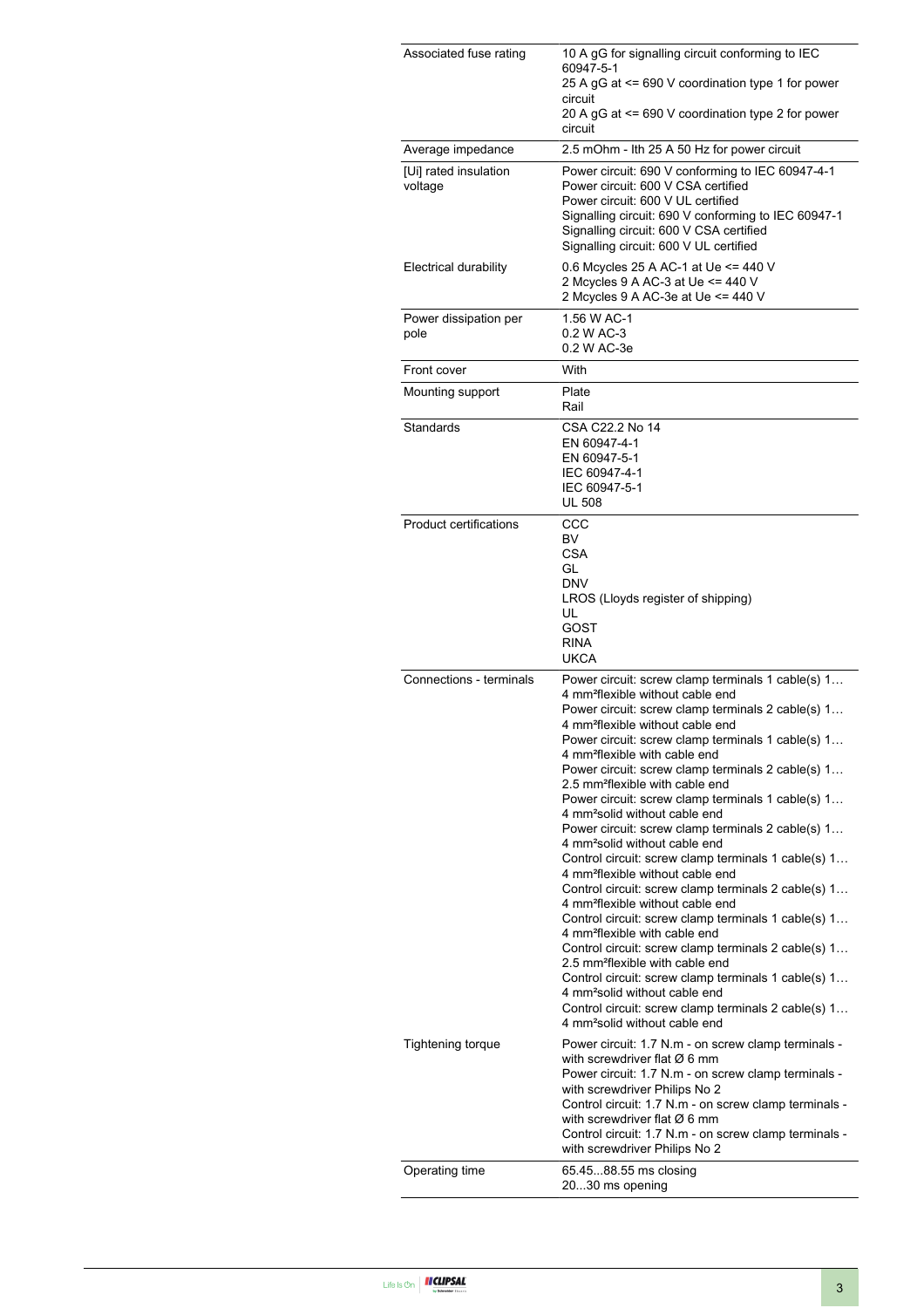| Safety reliability level | B10d = 1369863 cycles contactor with nominal load<br>conforming to EN/ISO 13849-1<br>B10d = 20000000 cycles contactor with mechanical<br>load conforming to EN/ISO 13849-1 |
|--------------------------|----------------------------------------------------------------------------------------------------------------------------------------------------------------------------|
| Mechanical durability    | 30 Mcycles                                                                                                                                                                 |
| Maximum operating rate   | 3600 cyc/h 60 °C                                                                                                                                                           |

### **Complementary**

| Coil technology                | Built-in bidirectional peak limiting diode suppressor                                                                    |
|--------------------------------|--------------------------------------------------------------------------------------------------------------------------|
| Control circuit voltage limits | 0.10.3 Uc (-4070 °C).drop-out DC<br>0.81.25 Uc (-4060 °C): operational DC<br>11.25 Uc (6070 °C): operational DC          |
| Time constant                  | 40 ms                                                                                                                    |
| Inrush power in W              | 2.4 W (at 20 $^{\circ}$ C)                                                                                               |
| Hold-in power consumption in W | 2.4 W at 20 °C                                                                                                           |
| Auxiliary contacts type        | Type mechanically linked 1 NO + 1 NC conforming to IEC 60947-5-1<br>Type mirror contact 1 NC conforming to IEC 60947-4-1 |
| Signalling circuit frequency   | 25400 Hz                                                                                                                 |
| Minimum switching current      | 5 mA for signalling circuit                                                                                              |
| Minimum switching voltage      | 17 V for signalling circuit                                                                                              |
| Non-overlap time               | 1.5 Ms on de-energisation between NC and NO contact<br>1.5 ms on energisation between NC and NO contact                  |
| Insulation resistance          | > 10 MOhm for signalling circuit                                                                                         |

### Environment

| IP degree of protection               | IP20 front face conforming to IEC 60529                                                                                                                                      |
|---------------------------------------|------------------------------------------------------------------------------------------------------------------------------------------------------------------------------|
| Climatic withstand                    | Conforming to IACS E10<br>Conforming to IEC 60947-1 Annex Q category D                                                                                                       |
| Protective treatment                  | TH conforming to IEC 60068-2-30                                                                                                                                              |
| Pollution degree                      | 3                                                                                                                                                                            |
| Ambient air temperature for operation | $-4060 °C$<br>6070 °C with derating                                                                                                                                          |
| Ambient air temperature for storage   | $-6080 °C$                                                                                                                                                                   |
| Operating altitude                    | $03000$ m                                                                                                                                                                    |
| Fire resistance                       | 850 °C conforming to IEC 60695-2-1                                                                                                                                           |
| Mechanical robustness                 | Vibrations contactor open: 2 Gn, 5300 Hz<br>Vibrations contactor closed: 4 Gn, 5300 Hz<br>Shocks contactor open: 10 Gn for 11 ms<br>Shocks contactor closed: 15 Gn for 11 ms |
| Height                                | 77 mm                                                                                                                                                                        |
| Width                                 | 45 mm                                                                                                                                                                        |
| Depth                                 | 95 mm                                                                                                                                                                        |
| Net weight                            | 0.48 kg                                                                                                                                                                      |

### Packing Units

| Unit Type of Package 1       | <b>PCE</b>        |
|------------------------------|-------------------|
| Number of Units in Package 1 |                   |
| Package 1 Weight             | 516.0 g           |
| Package 1 Height             | $4.9 \text{ cm}$  |
| Package 1 width              | $11.1 \text{ cm}$ |
| Package 1 Length             | 8.9 cm            |